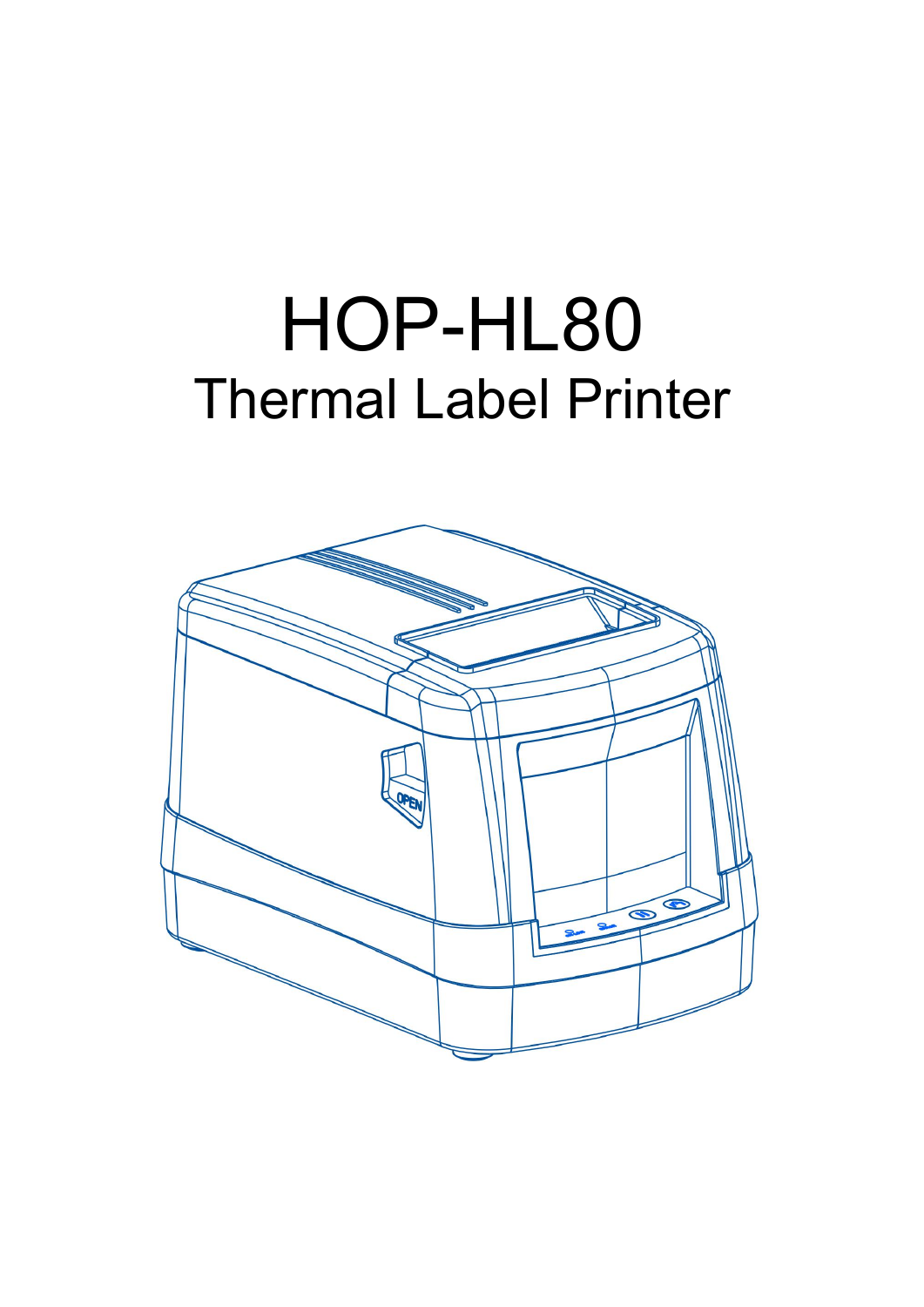## Advantages:

- 1) No need ribbon,No need ink
- 2) Support Serial Sequence
- 3) Support 1D 2D bar code printing
- 4) High Speed 127 mm/s
- 5) Big Paper warehouse for diameter 120mm roll
- 6) 32-bit CPU
- 7) Saw tooth wave easy for tearing paper

## Data sheet:

| Resolution                          | 203 DPI                                                                                         |
|-------------------------------------|-------------------------------------------------------------------------------------------------|
| <b>Print Method</b>                 | <b>Thermal Print</b>                                                                            |
| Print Speed(Max)                    | 127 mm $(5")/s$ ,                                                                               |
| Print Width(Max)                    | 76mm (3")                                                                                       |
| Print Length(Max)                   | 1770 mm (70")                                                                                   |
| Printer Size                        | 225 mm (D) x151 mm (W) x151 mm (H)                                                              |
| Printer Weight                      | 1.08kg                                                                                          |
| Label Paper Roll<br><b>Diameter</b> | 25-120mm                                                                                        |
| <b>Paper Direction</b>              | Paper Up                                                                                        |
| Processor                           | 32-bit CPU                                                                                      |
| Memory                              | 8M Flash memory<br><b>8M SDRAM</b><br>■                                                         |
| Interface                           | USB (Standard)<br><b>Bluetooth (Optional)</b>                                                   |
| Power                               | Adaptor<br>Input: AC 100-240V<br>Output: DC 24V-2.5A                                            |
| User Indicator                      | <b>Standard Model</b><br>2 Press Buttons<br>1 LED Blue Light、1 LED Red Light<br>■               |
| Sensor                              | <b>Gap Sensor</b><br>■<br><b>Cover Opening Sensor</b><br><b>Printer Head Temperature Sensor</b> |
| Paper Type                          | Thermal paper, Thermal adhesive paper, etc                                                      |
| Media Type                          | Continuous, Gap                                                                                 |
| Media Width                         | 20 mm $\sim$ 82 mm                                                                              |
| Media Thickness                     | 0.06 mm $\sim$<br>$0.25$ mm                                                                     |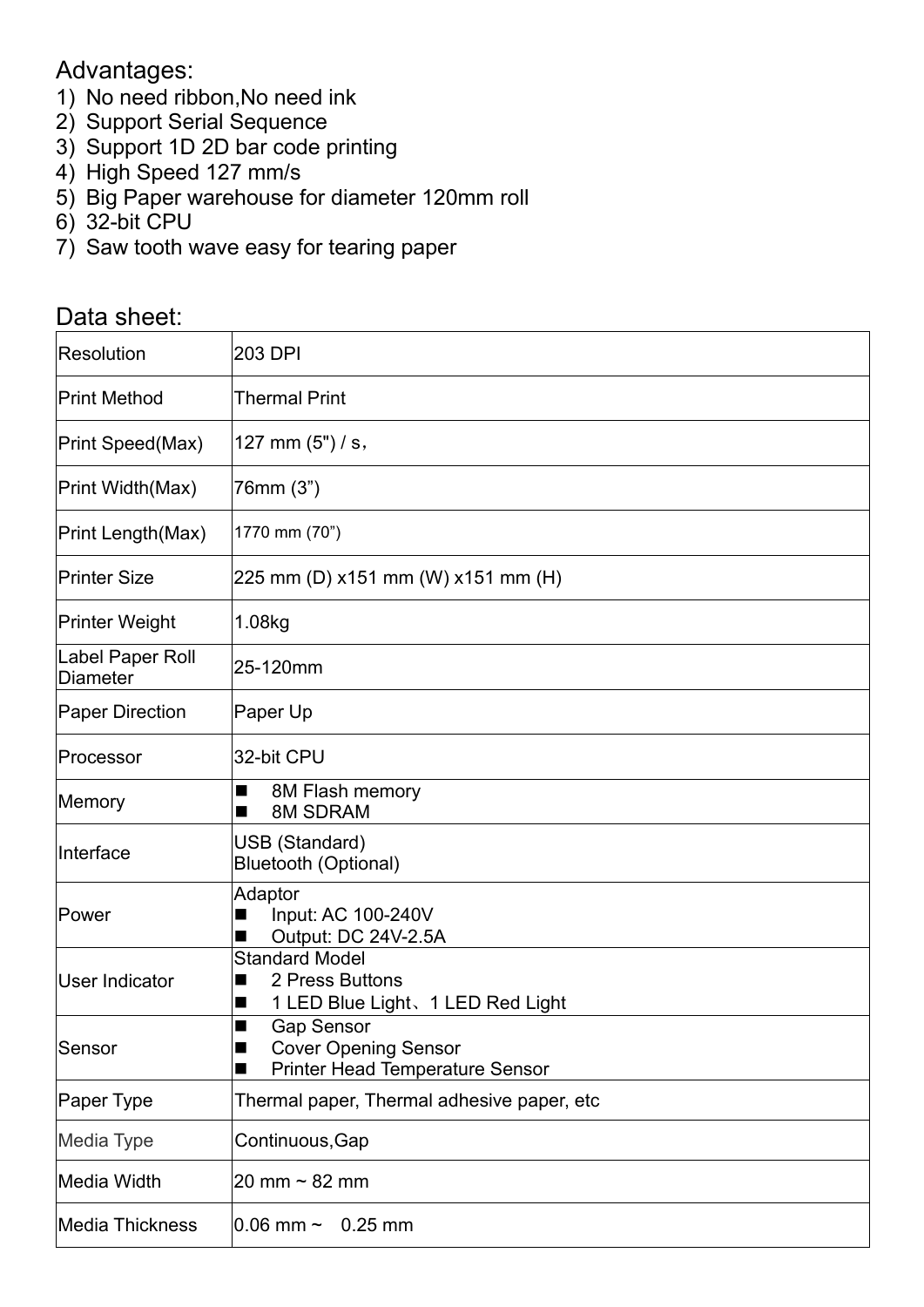| Label Length        | 10 mm $\sim$ 2286 mm                                                                                                                                                                                                                                                                                                                                                                                                                                                                                                                                                                                                                                                                                                                                                                                                                                                                                                                                                                                                                                                                                                                                                                                                                                                   |
|---------------------|------------------------------------------------------------------------------------------------------------------------------------------------------------------------------------------------------------------------------------------------------------------------------------------------------------------------------------------------------------------------------------------------------------------------------------------------------------------------------------------------------------------------------------------------------------------------------------------------------------------------------------------------------------------------------------------------------------------------------------------------------------------------------------------------------------------------------------------------------------------------------------------------------------------------------------------------------------------------------------------------------------------------------------------------------------------------------------------------------------------------------------------------------------------------------------------------------------------------------------------------------------------------|
| Paper off type      | Tear off & peel off                                                                                                                                                                                                                                                                                                                                                                                                                                                                                                                                                                                                                                                                                                                                                                                                                                                                                                                                                                                                                                                                                                                                                                                                                                                    |
| Gap Height          | Minimum 2 mm                                                                                                                                                                                                                                                                                                                                                                                                                                                                                                                                                                                                                                                                                                                                                                                                                                                                                                                                                                                                                                                                                                                                                                                                                                                           |
| Print out deviation | Vertical: 1 mm maximum.<br>Horizontal: 1 mm maximum.                                                                                                                                                                                                                                                                                                                                                                                                                                                                                                                                                                                                                                                                                                                                                                                                                                                                                                                                                                                                                                                                                                                                                                                                                   |
| Internal font       | 1 set of alphanumeric fonts<br>■                                                                                                                                                                                                                                                                                                                                                                                                                                                                                                                                                                                                                                                                                                                                                                                                                                                                                                                                                                                                                                                                                                                                                                                                                                       |
| Code Page           | Codepage 437 (English - US)<br>■<br>Codepage 737 (Greek)<br>■<br>Codepage 850 (Latin-1)<br>■<br>Codepage 852 (Latin-2)<br>■<br>Codepage 855 (Cyrillic)<br>■<br>Codepage 857 (Turkish)<br>■<br>Codepage 860 (Portuguese)<br>Codepage 861 (Icelandic)<br>Codepage 862 (Hebrew)<br>■<br>Codepage 863 (French Canadian)<br>■<br>Codepage 864 (Arabic)<br>Codepage 865 (Nordic)<br>■<br>Codepage 866 (Russian)<br>■<br>Codepage 869 (Greek 2)<br>Codepage 950 (Traditional Chinese)<br>Codepage 936 (Simplified Chinese)<br>■<br>Codepage 932 (Japanese)<br>■<br>Codepage 949 (Korean)<br>■<br>Codepage 1250 (Latin-2)<br>■<br>Codepage 1251 (Cyrillic)<br>■<br>Codepage 1252 (Latin-1)<br>Codepage 1253 (Greek)<br>ш<br>Codepage 1254 (Turkish)<br>Codepage 1255 (Hebrew)<br>Codepage 1256 (Arabic)<br>■<br>Codepage 1257 (Baltic)<br>■<br>Codepage 1258 (Vietnam)<br>■<br>ISO-8859-1: Latin-1 (Western European)<br>■<br>ISO-8859-2: Latin-2 (Central European)<br>ш<br>ISO-8859-3: Latin-3 (South European)<br>■<br>ISO-8859-4: Latin-4 (North European)<br>■<br>ISO-8859-5: Cyrillic<br>■<br>ISO-8859-6: Arabic<br>■<br>ISO-8859-7: Greek<br>■<br>ISO-8859-7: Hebrew<br>■<br>ISO-8859-9: Turkish<br>■<br>ISO-8859-10: Nordic<br>■<br>ISO-8859-15: Latin-9<br>UTF-8<br>■ |